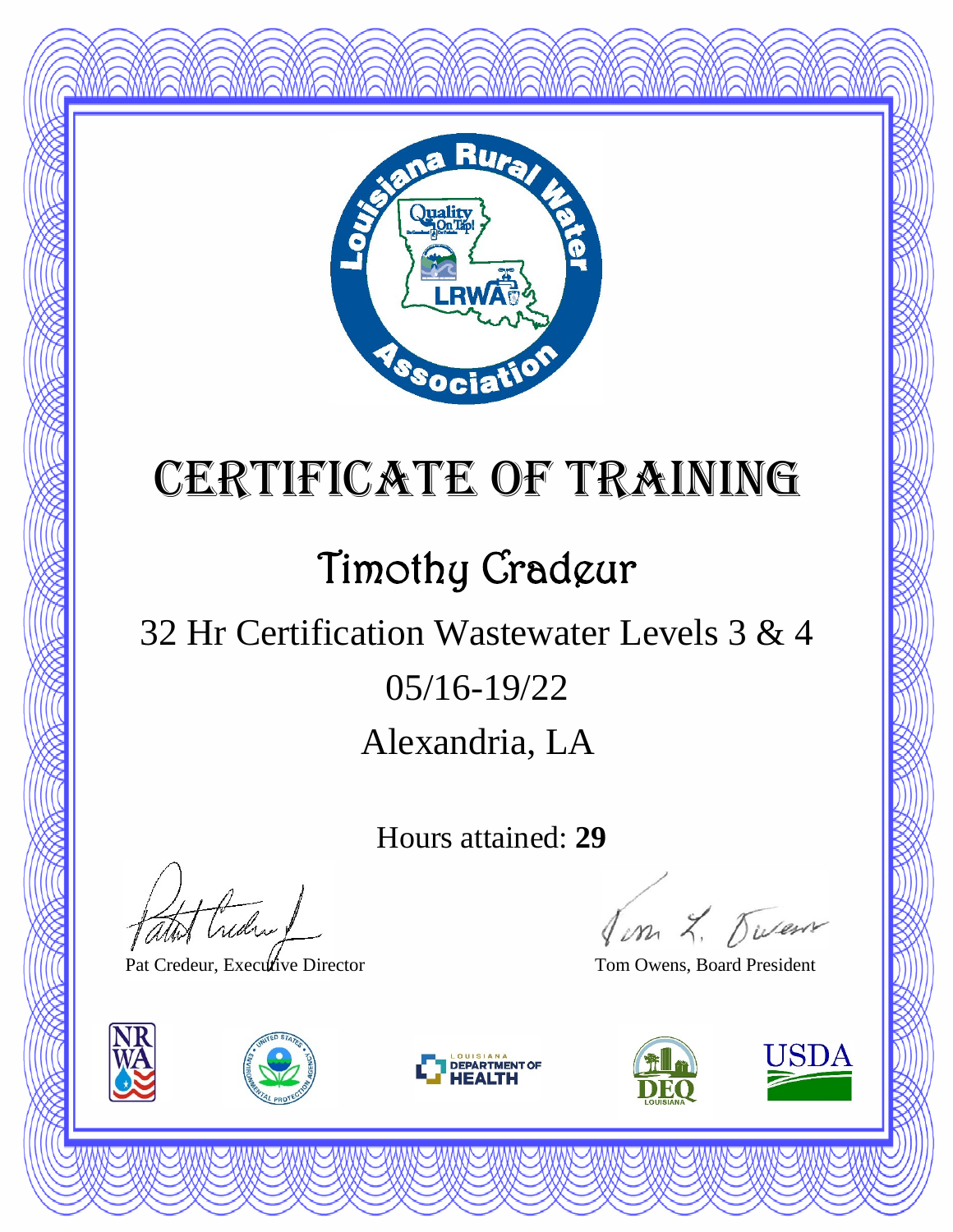

### Matt Dezendorf

### Alexandria, LA 05/16-19/22 32 Hr Certification Wastewater Levels 3 & 4

Hours attained: **32**

atot Creden

Pat Credeur, Executive Director Tom Owens, Board President







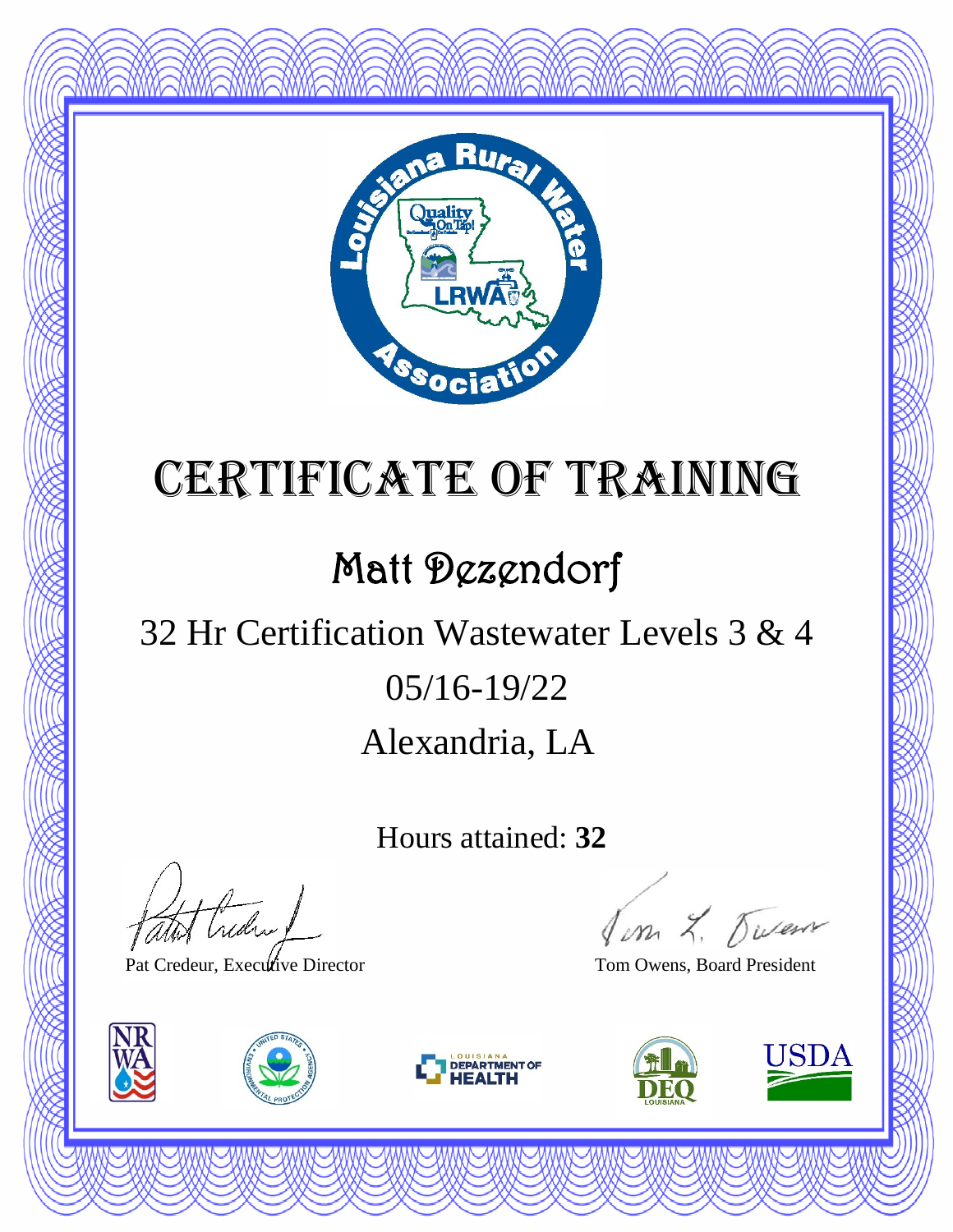

### Hurbert Franklin, III

### Alexandria, LA 05/16-19/22 32 Hr Certification Wastewater Levels 3 & 4

Hours attained: **32**

Hudry

Pat Credeur, Executive Director Tom Owens, Board President







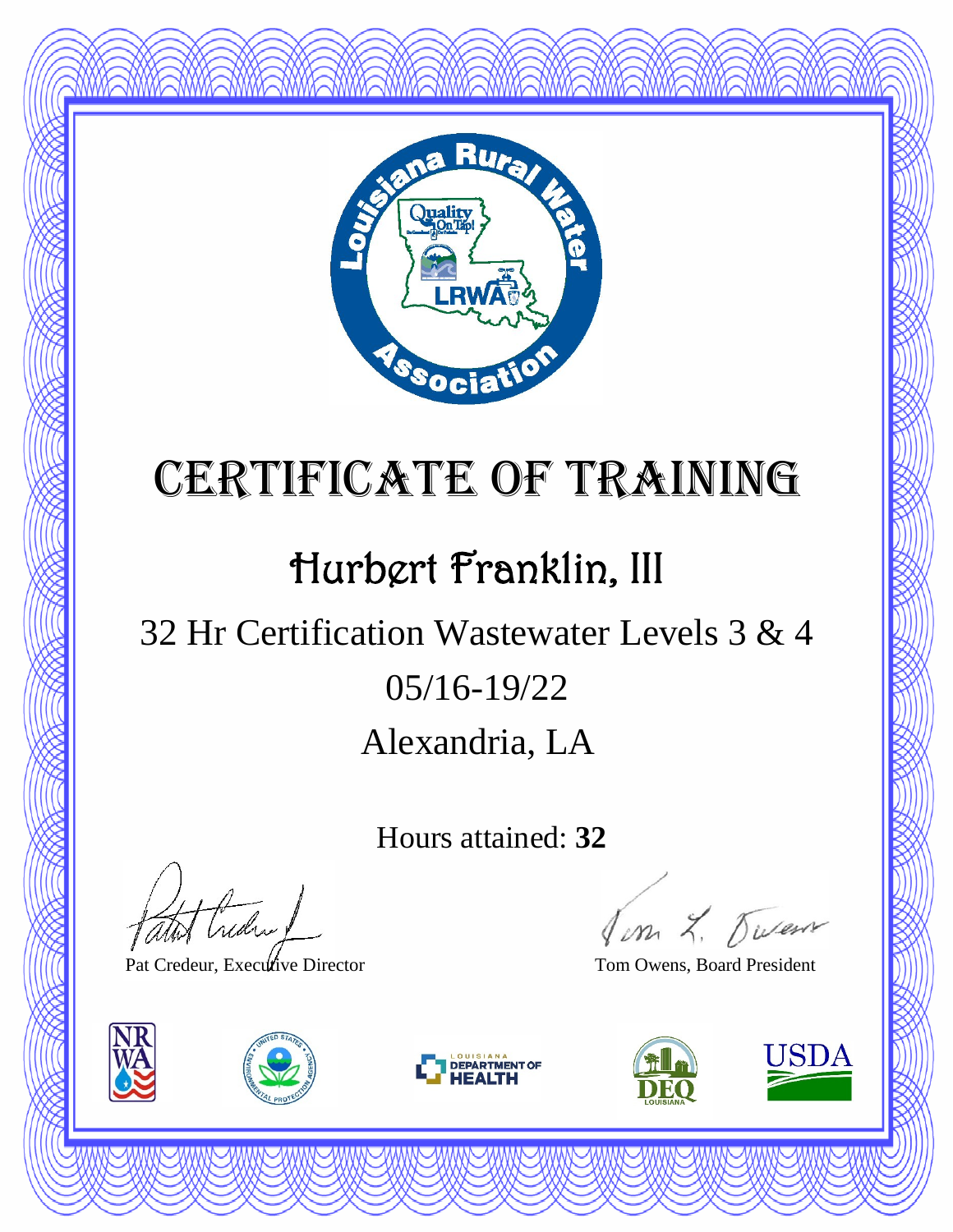

### Benjamin Fulton

### Alexandria, LA 05/16-19/22 32 Hr Certification Wastewater Levels 3 & 4

Hours attained: **32**

Hudry

Pat Credeur, Executive Director Tom Owens, Board President







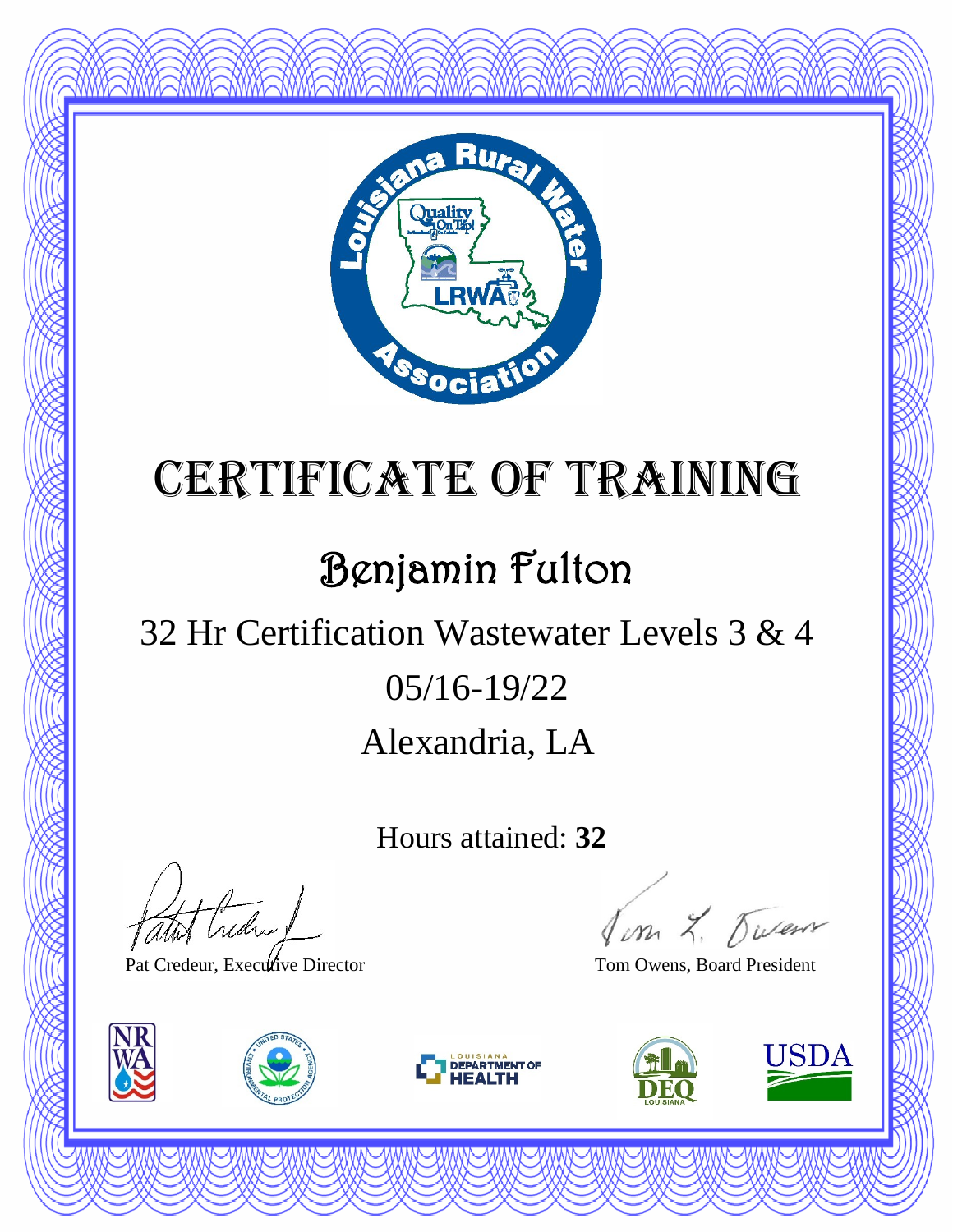

### James Hale

### Alexandria, LA 05/16-19/22 32 Hr Certification Wastewater Levels 3 & 4

Hours attained: **32**

atot treder !

Pat Credeur, Executive Director Tom Owens, Board President







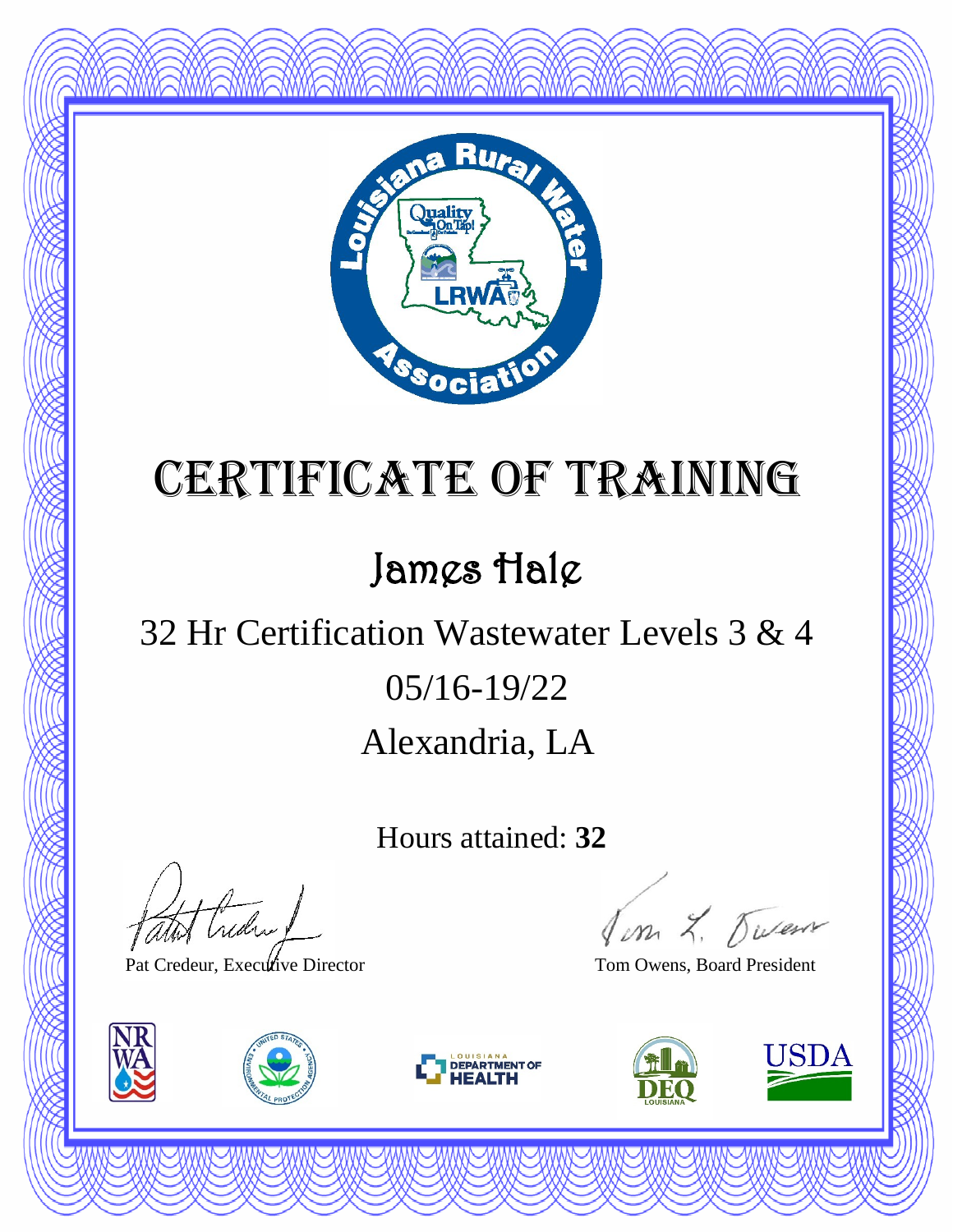

### Charles Jones

### Alexandria, LA 05/16-19/22 32 Hr Certification Wastewater Levels 3 & 4

Hours attained: **32**

atot Creden

Pat Credeur, Executive Director Tom Owens, Board President







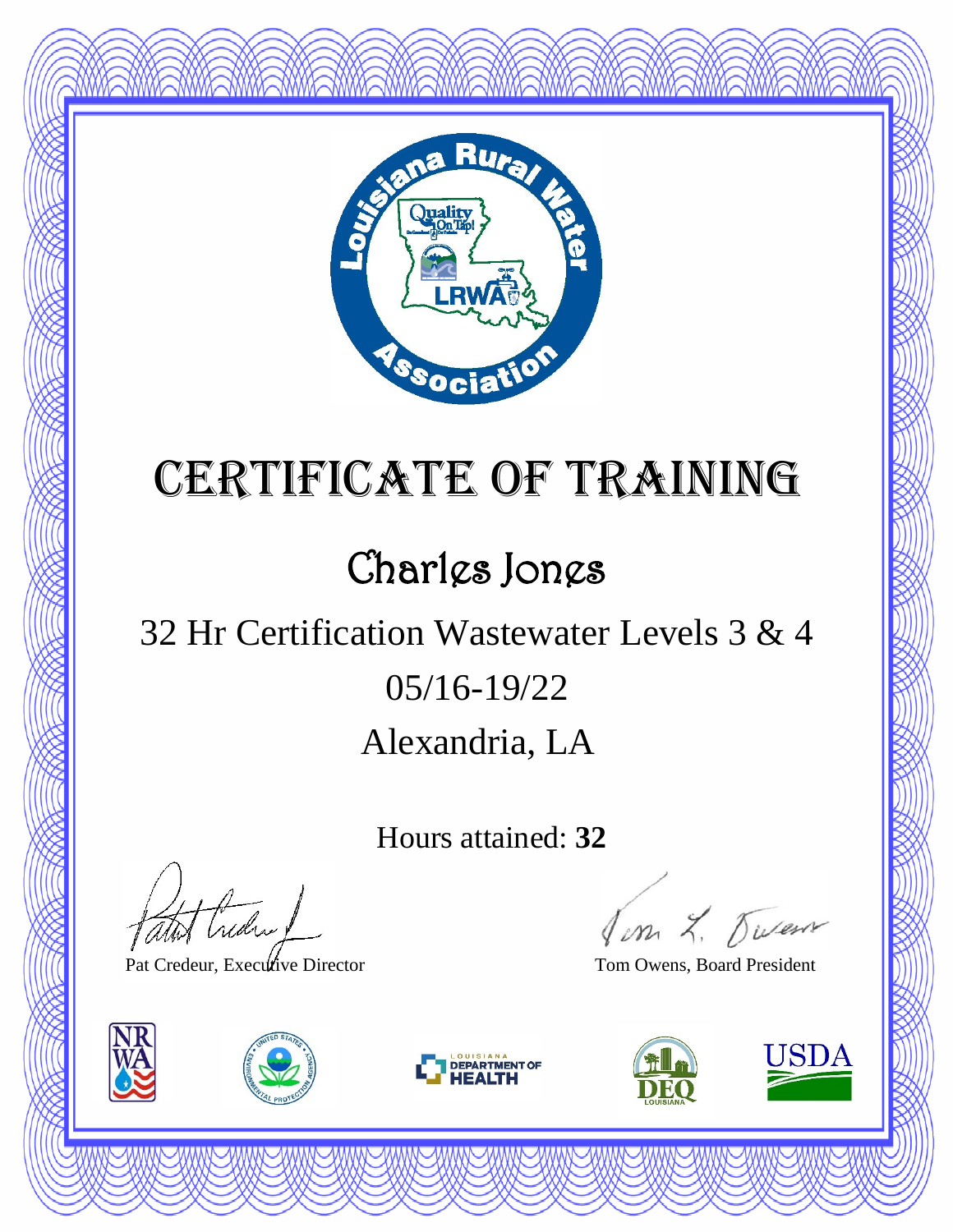

## Kevin Kately

### Alexandria, LA 05/16-19/22 32 Hr Certification Wastewater Levels 3 & 4

Hours attained: **32**

theday !

Pat Credeur, Executive Director Tom Owens, Board President







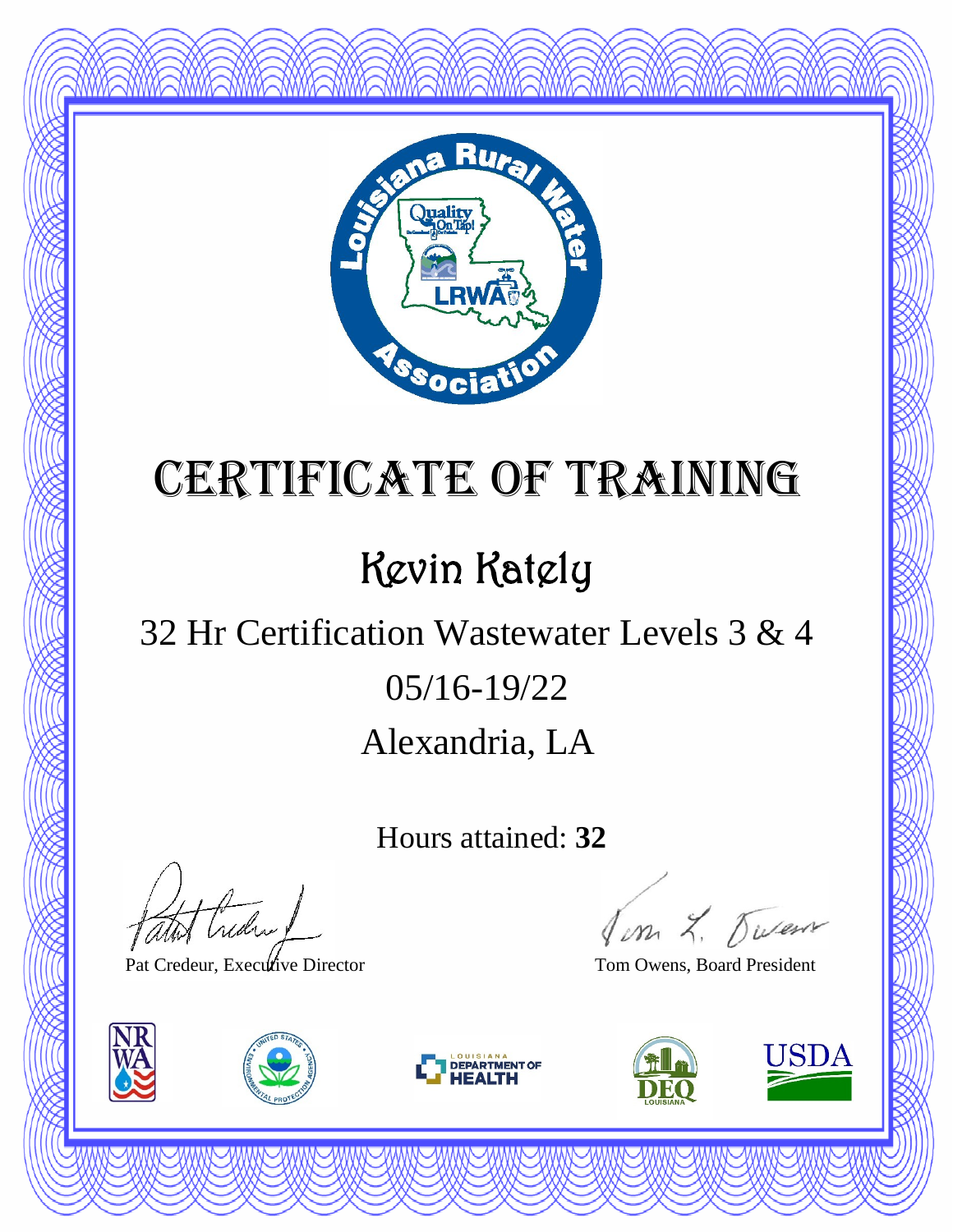

#### Matthew Minniefield

### Alexandria, LA 05/16-19/22 32 Hr Certification Wastewater Levels 3 & 4

Hours attained: **32**

Hudry

Pat Credeur, Executive Director Tom Owens, Board President







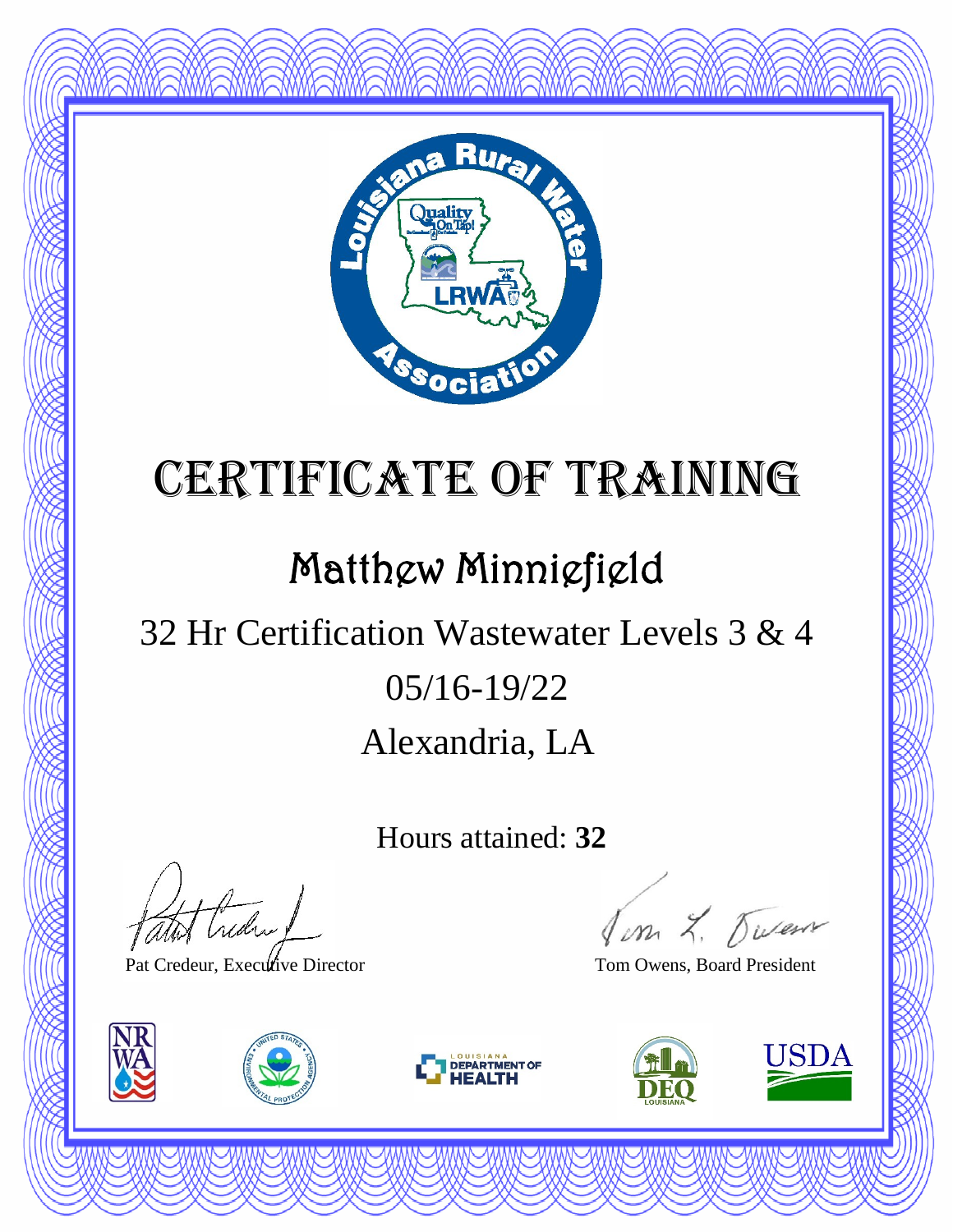

### Maurice Pierce

### Alexandria, LA 05/16-19/22 32 Hr Certification Wastewater Levels 3 & 4

Hours attained: **22**

atot Creden

Pat Credeur, Executive Director Tom Owens, Board President







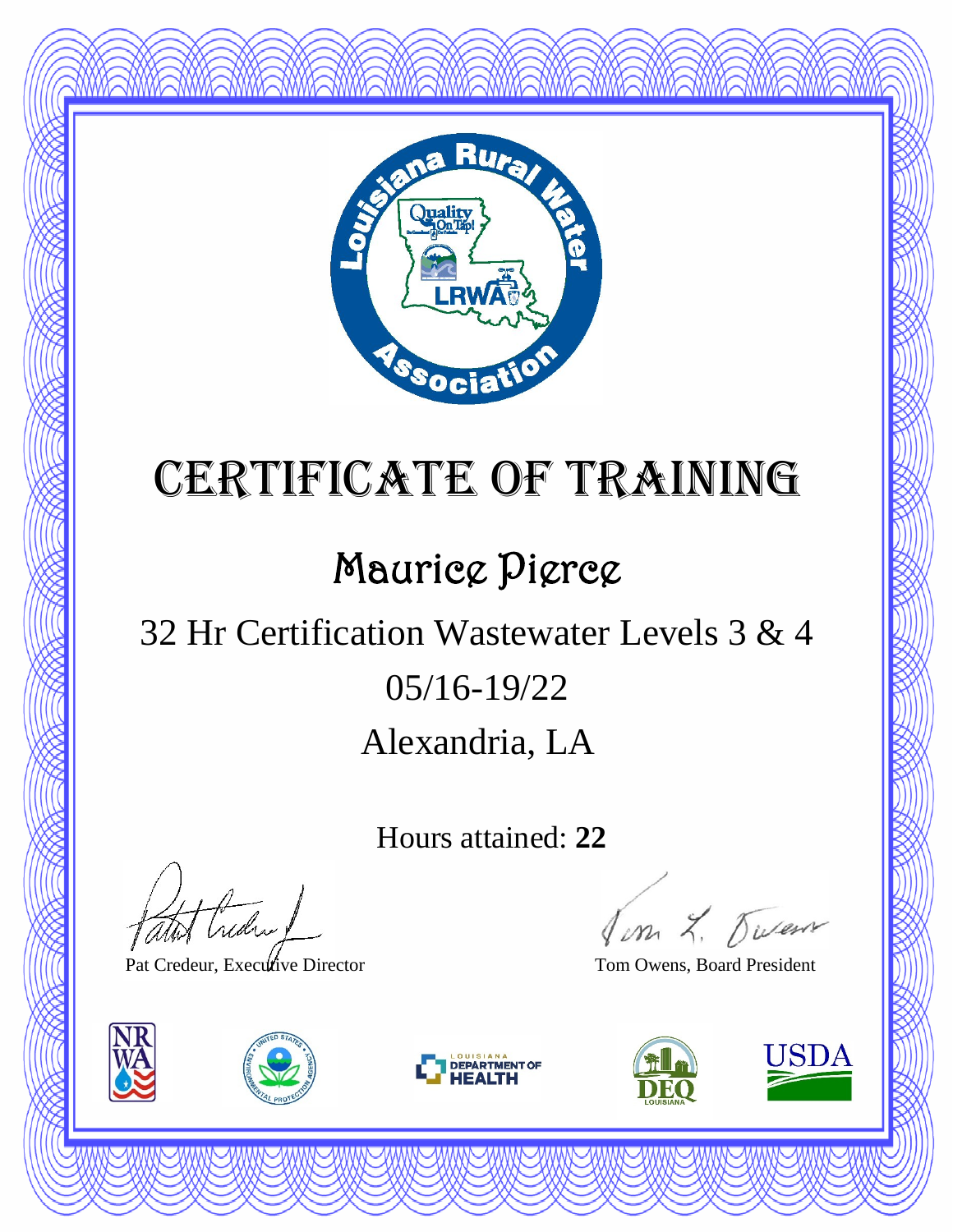

### Laura Savoy

### Alexandria, LA 05/16-19/22 32 Hr Certification Wastewater Levels 3 & 4

Hours attained: **24**

atot Creden

Pat Credeur, Executive Director Tom Owens, Board President







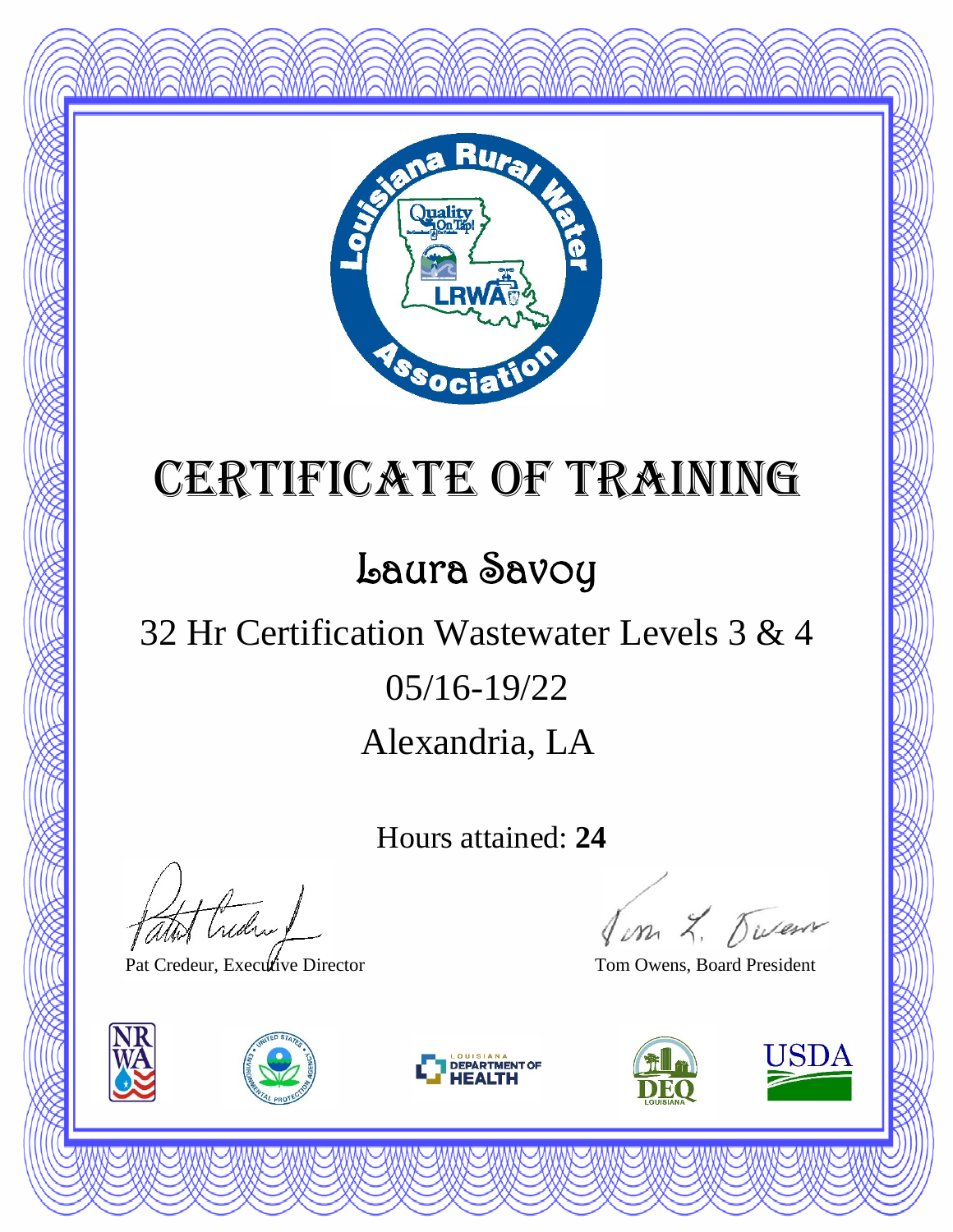

### Jordan West

### Alexandria, LA 05/16-19/22 32 Hr Certification Wastewater Levels 3 & 4

Hours attained: **32**

atot Credin 1

Pat Credeur, Executive Director Tom Owens, Board President